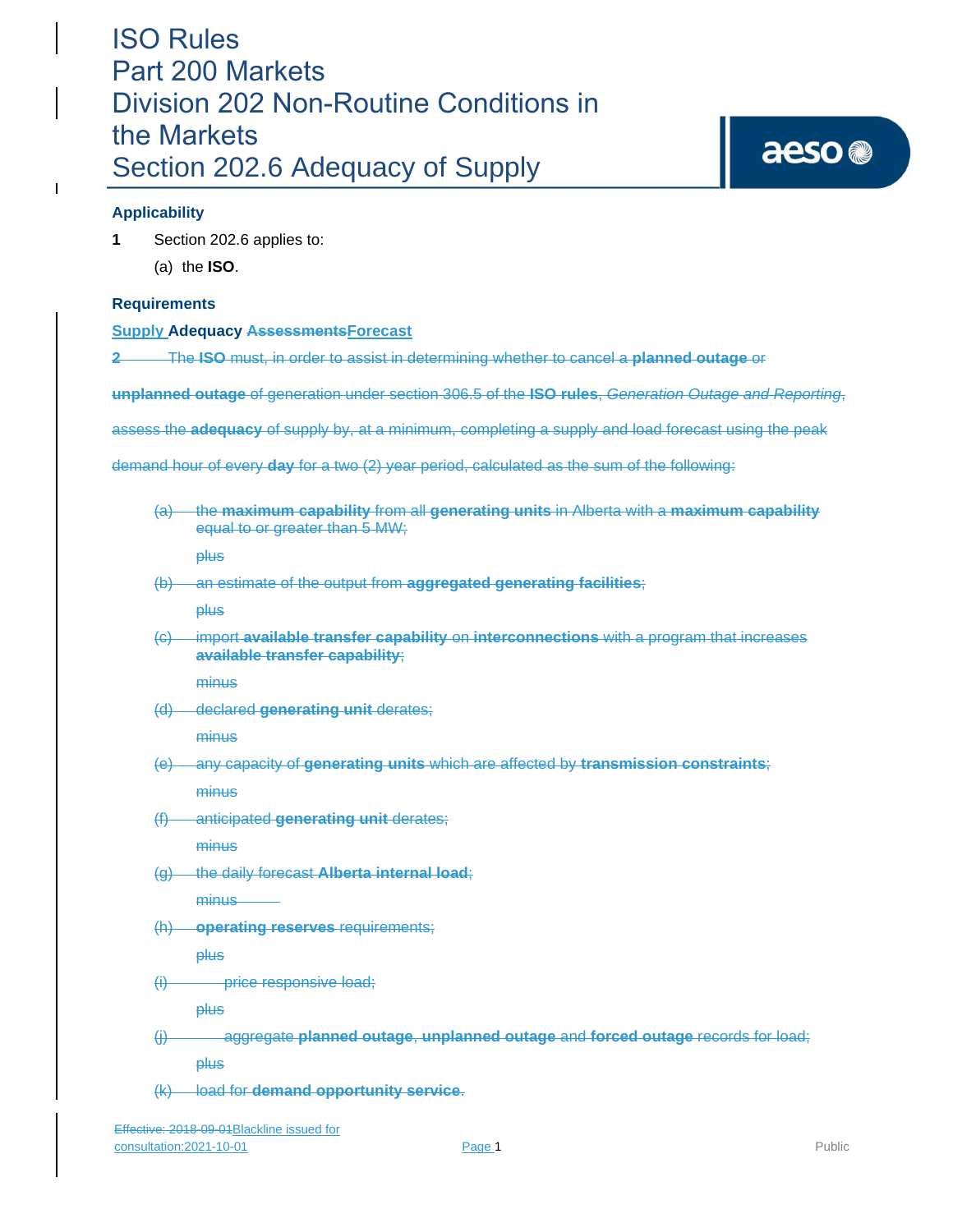### Short Term**2** The **ISO** must forecast supply **adequacy**.

#### **Real-time Adequacy Assessments**

**3** The **ISO** must, every hour, assess and report on the short -term **adequacy** of supply by, at a minimum, completing a real -time **adequacy** assessment for each **settlement interval** of the current **day** and for the six (6) remaining **days** of the **forecast scheduling period** on the **day** preceding that current **day**, calculated as the sum of the following:.

(a) **available capability** from all generating **source assets** in Alberta with a **maximum capability** equal to or greater than 5 MW with a start-up time less than or equal to one (1) hour or with a submitted start time at or before the period being assessed;

plus

(b) estimated output from **aggregated generating facilities**;

plus

(c) estimated amount of price responsive load;

plus

(d) estimated amount of **demand opportunity service** load that is to be curtailed;

plus

(e) on-site generation that supplies behind-the-fence load and submits **available capability** as a net-to-grid value;

**plus** 

(f) import **available transfer capability** on the **interties**;

minus

(g) the peak forecast load from the day-ahead forecast of **Alberta internal load**;

minus

(h) the **ISO**'s **spinning reserve** requirement;

**minus** 

(i) constrained down generation, with the exception of constrained down **aggregated generation facilities**.

### **Long Term Adequacy Metrics and Reporting**

**4(1)** The **ISO** must establish, maintain and report on **long term adequacy** metrics on a quarterly basis

in accordance with this section 202.6.

The **ISO** must make publicly available the following **long term adequacy** metrics on a quarterly basis:

(a) ana metric listing Alberta electrical generation projects and retirements metric which is a nonconfidential project list indicating such relevant information as the project name, the project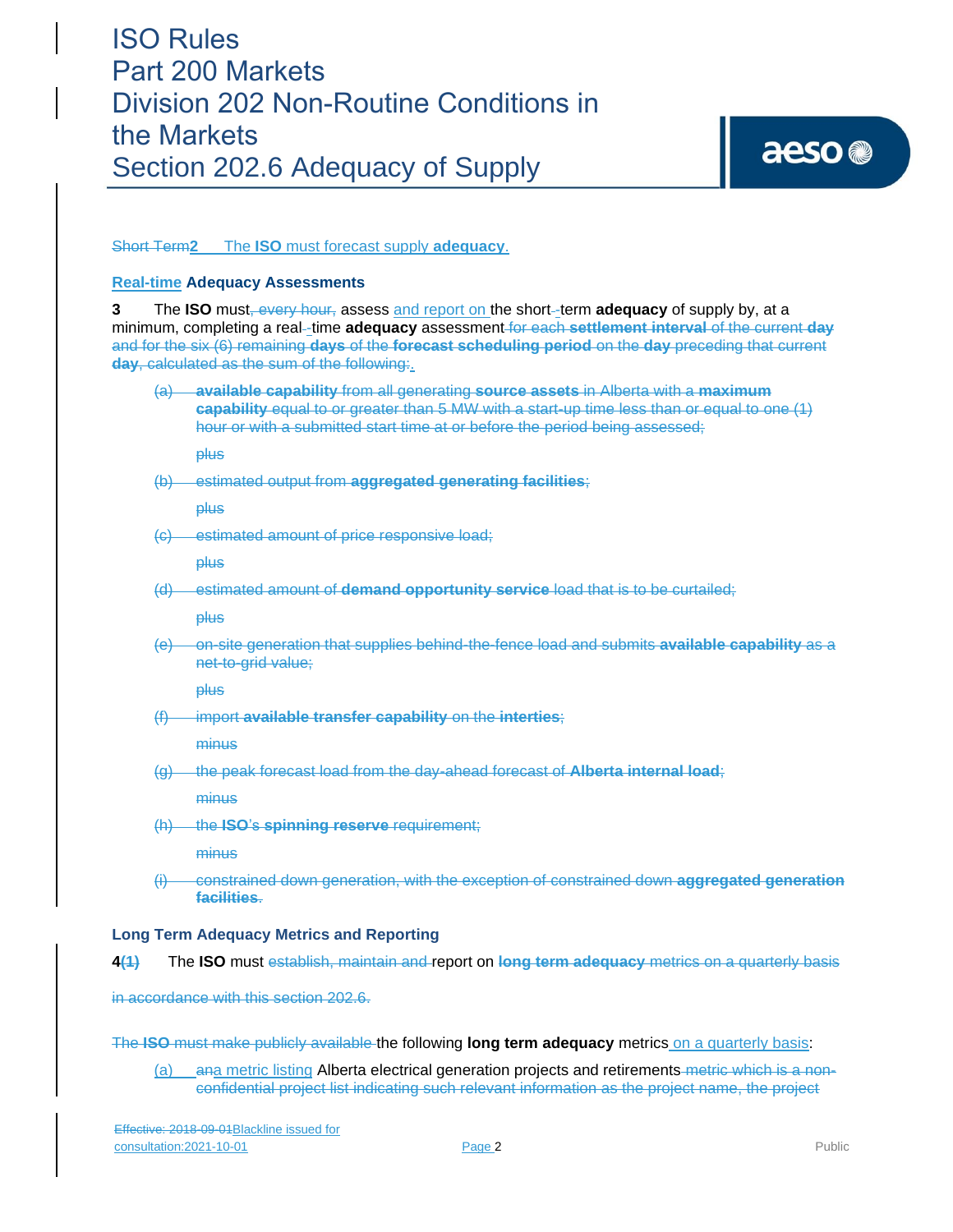proponents, the MW size of the project and the estimated ;

- (a) a 5-year of project completion;
- (b) a forecast reserve margin metric<sub> $<sub>1</sub>$  including a reserve margin metric which must have a</sub></sub> minimum five (5) year forecast period and be calculated using a methodology that:;
	- $(i)$  is a measure, expressed in percentage terms, representing the amount of generation capacity at the time of system peak that is in excess of the annual peak demand;
	- (ii) utilizes **ISO** load forecasts;
	- (iii) utilizes existing **generating unit** capacity information such as **maximum capability** and the generation metric forecast capacity published as part of the Alberta electrical generation projects and retirements metric;
	- (iv) accounts for behind-the-fence load and generation capacity;
	- (v) excludes wind and solar generation and adjusts for hydro generation available at the time of system peak;
	- (vi) incorporates **interconnection** capacity; and
	- (vii) may reflect more than a single supply and load scenario for the system;
- (c) a supply cushion metric which provides a two  $(2)$ -year forecast of available daily generation capacity and peak demand both measured in MW which must be calculated using a methodology that:; and
	- (i) incorporates **generating unit** capacity information such as the **maximum capability** of **generating units**;
	- (ii) utilizes **ISO** load forecasts;
	- (iii) incorporates daily average **planned outages** and derates as reported by **pool participants** in their **planned outage** scheduling submissions as well as a nominal average **unplanned outage** and **forced outage** rate;
	- (iv) accounts for behind-the-fence load and generation capacity;
	- (v) excludes wind and solar generation and adjusts for hydro generation available at the time of daily system peak;
	- (vi) excludes **interconnection** capacity; and
	- (vii) excludes existing generation that is contractually available but that does not participate in the energy market;
- (d) a two (a 2) -year probability of supply **adequacy** shortfall metric which provides a probabilistic assessment of a state of **supply shortfall** over the next two (2) years and which must be calculated using a methodology that:
	- (i) utilizes **ISO** load forecasts;
	- (ii) utilizes existing **generating unit** capacity information such as **maximum capability** and the generation metric capacity published as part of the Alberta electrical generation and retirements metric;
	- (iii) incorporates hourly **planned outages** and derates as reported by **pool participants** in their **planned outage** scheduling submissions;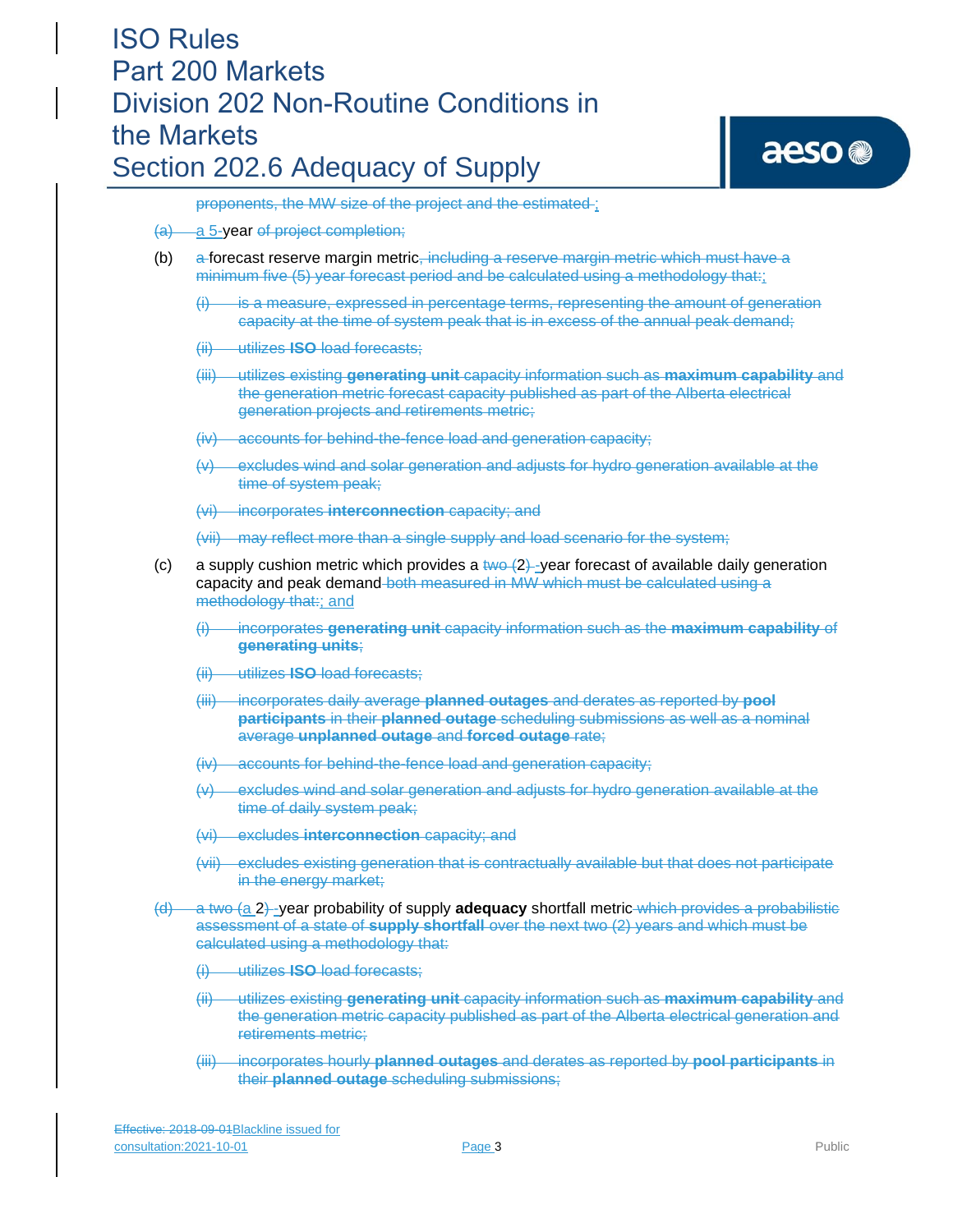# aeso<sup>®</sup>

(iv) incorporates **interconnection** capacity estimates; and

(v) utilizes a distribution of outcomes for the following inputs:

(A) intermittent or energy limited resources; and

(d) **unplanned outages** and **forced outages**.

### **Long Term Adequacy Threshold Determination and Use**

**5(1)** The **ISO** must, for the two  $(2)$ -year probability of supply **adequacy** shortfall metric model set out in subsection 4(2)(d), use a **long term adequacy** threshold which:

- (a) represents the equivalent impact of the probability of having a system supply shortfall occur once every ten (10) years; and
- (b) is calculated as the  $\theta$ ne (1) hour average **Alberta internal load** for a year divided by  $\theta$ <sub>i</sub>;

being the level which, if exceeded, would indicate a need for the **ISO** to consider taking preventative action.

**(2)** The **ISO** must, using the two  $(2)$ -year probability of supply **adequacy** shortfall metric, estimate on a quarterly basis the expected total system MWh not served in a subsequent  $two-2$  -year period.

**(3)** The **ISO** must, if the estimated total system MWh not served exceeds the **long term adequacy**  threshold established at the time, undertake further studies to verify the likely cause, magnitude, and timing of the potential **adequacy** issue.

### **Long Term Adequacy Threshold Actions**

**6(1)** The **ISO** may, if the **long term adequacy** threshold is exceeded and the **ISO** deems that a potential **adequacy** issue requires preventative action, procure any one (1) or more of the following services to address the potential **adequacy** issue, including:

- (a) load shed;
- (b) self-supply and back-up generation that would not otherwise be available to participate in the energy market; andor
- $(c)$  emergency portable generation;

being **long term adequacy** threshold actions.

### **Procurement of Long Term Adequacy Threshold Actions**

**7** The **ISO** must procure **long term adequacy** threshold actions using established **ISO** procurement procedures and, where possible and practical, in a manner that encourages competition.

### **Recovery of Long Term Adequacy Threshold Actions Costs**

**8(1)** The **ISO** must, if it procures **long term adequacy** threshold actions, establish a methodology that results in the recovery of the costs of **long term adequacy** threshold actions.

**(2)** The **ISO** must institute a charge to load, primarily directed to the **pool participants** who consume

energy during higher priced hours, which recovers the costs of **long term adequacy** threshold actions.